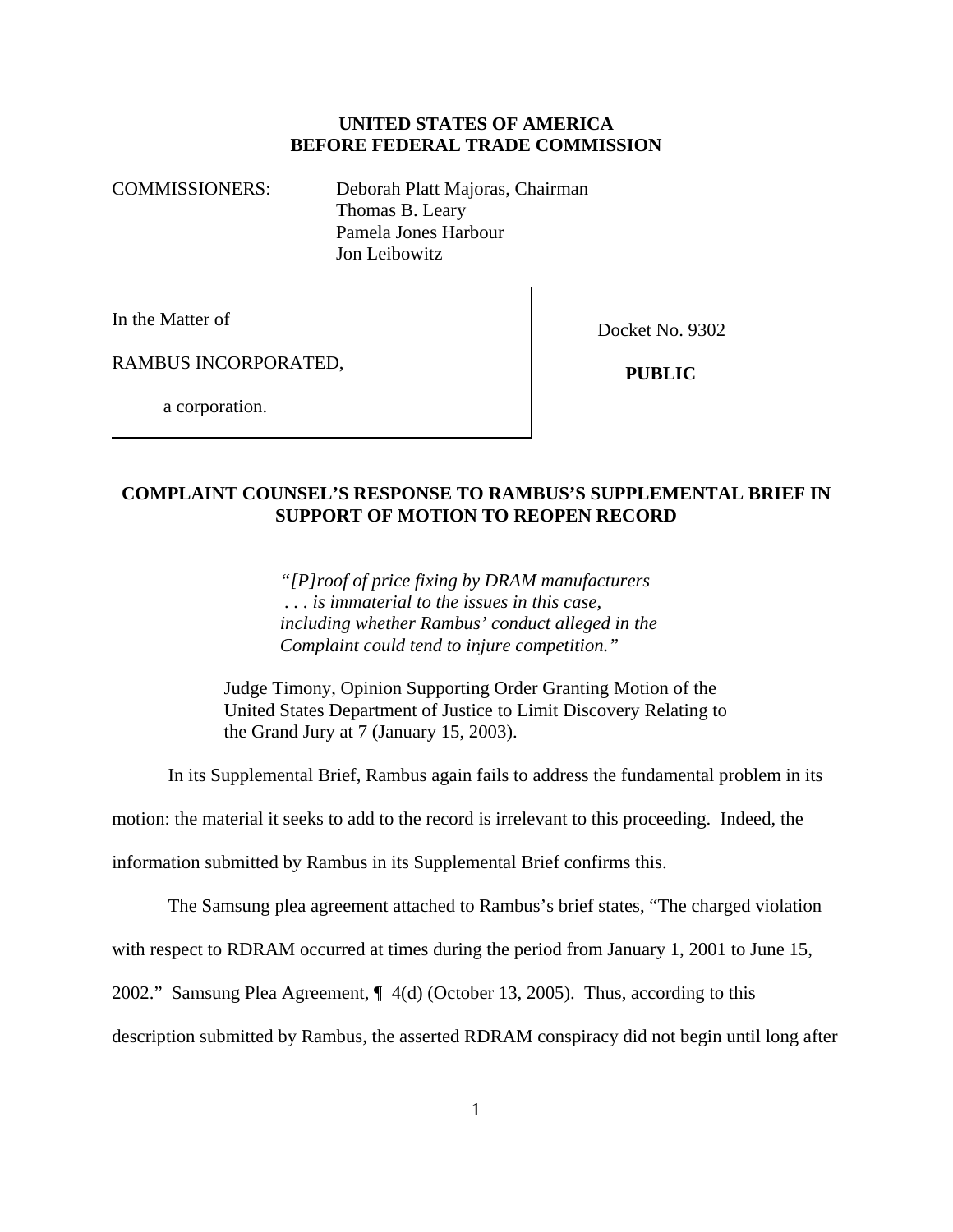Rambus's conduct at issue in this case. Indeed, the RDRAM conspiracy apparently did not begin until:

- *after* the industry had implemented use of the JEDEC SDRAM standard;
- *after* JEDEC adopted the DDR SDRAM standard;
- *after* JEDEC had completed substantial work on the DDR 2 SDRAM standard;
- *after* Rambus succeeded in obtaining patents covering multiple technologies contained in the SDRAM and DDR SDRAM standards;
- *after* Rambus had conducted "Shred Day 1998" and its "1999 shredding party" in preparation for litigation;
- *after* the industry had designed, produced and introduced to the marketplace a large volume of DDR SDRAM products;
- *after* Intel had decided, for technical reasons, to abandon exclusive support of RDRAM products and to support JEDEC-compliant products;
- *after* Rambus had sued Hitachi, Infineon, Micron and Hynix in the United States and overseas for patent infirngement;
- *after* FTC staff instituted an investigation of Rambus and the Commission approved issuance of compulsory process; and
- *after* Rambus instituted its largest round of document destruction in December 2000.

Indeed, according to this description, the vast majority of this alleged RDRAM conspiracy that Rambus seeks to inject into this proceeding occurred *afte*r Rambus submitted a White Paper to FTC staff on February 20, 2001, containing false statements in a further attempt to cover up its scheme to control the JEDEC standards. *See* Complaint Counsel's Reply Brief at 54-56.

Rambus asks the Commission to delay until after February 2006, and then to reopen the record in a manner that would require thereafter an extended procedure of designations, objections, replies, rulings, proposed findings and reply findings. The entire time, of course,